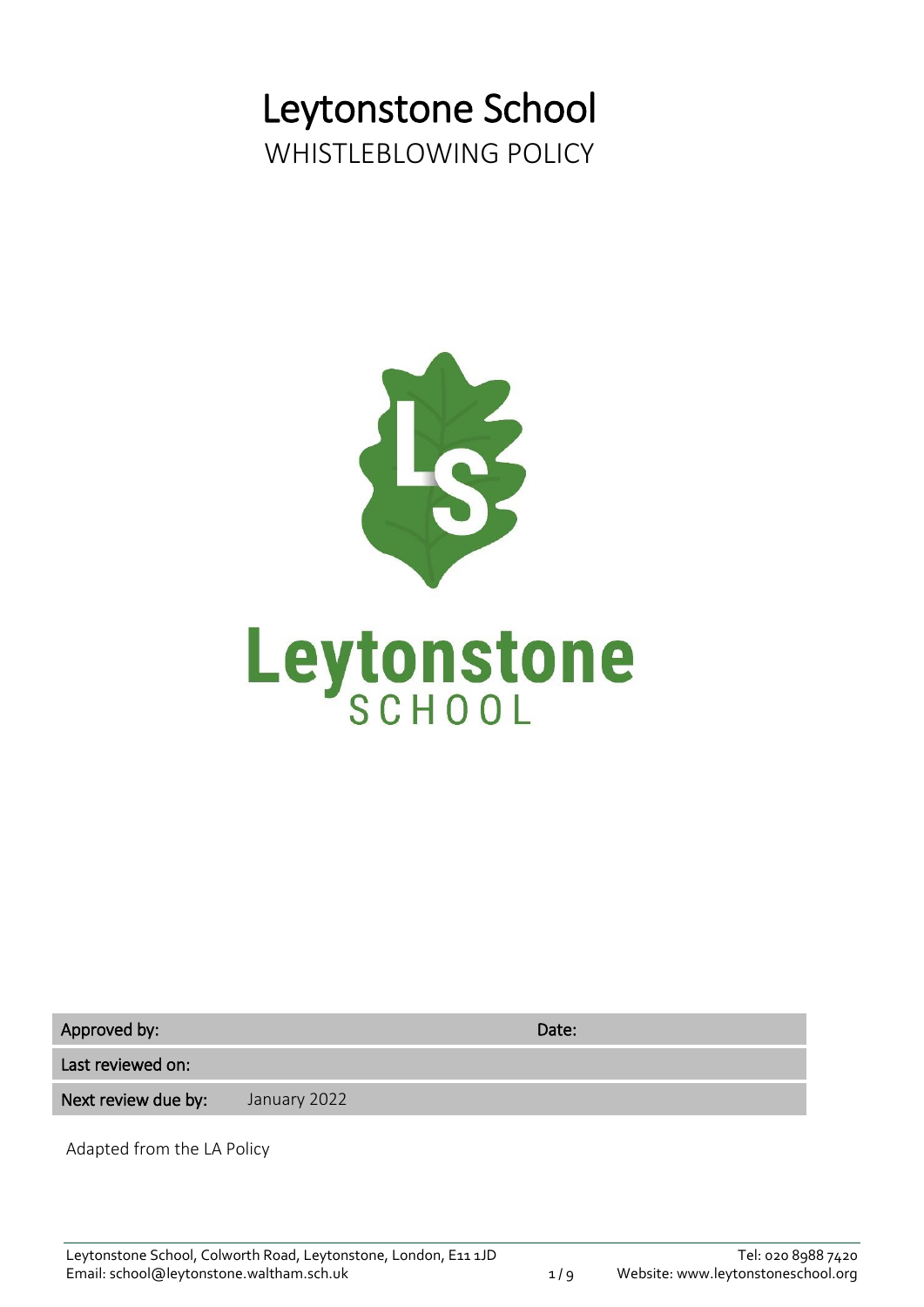# Contents

 $2/9$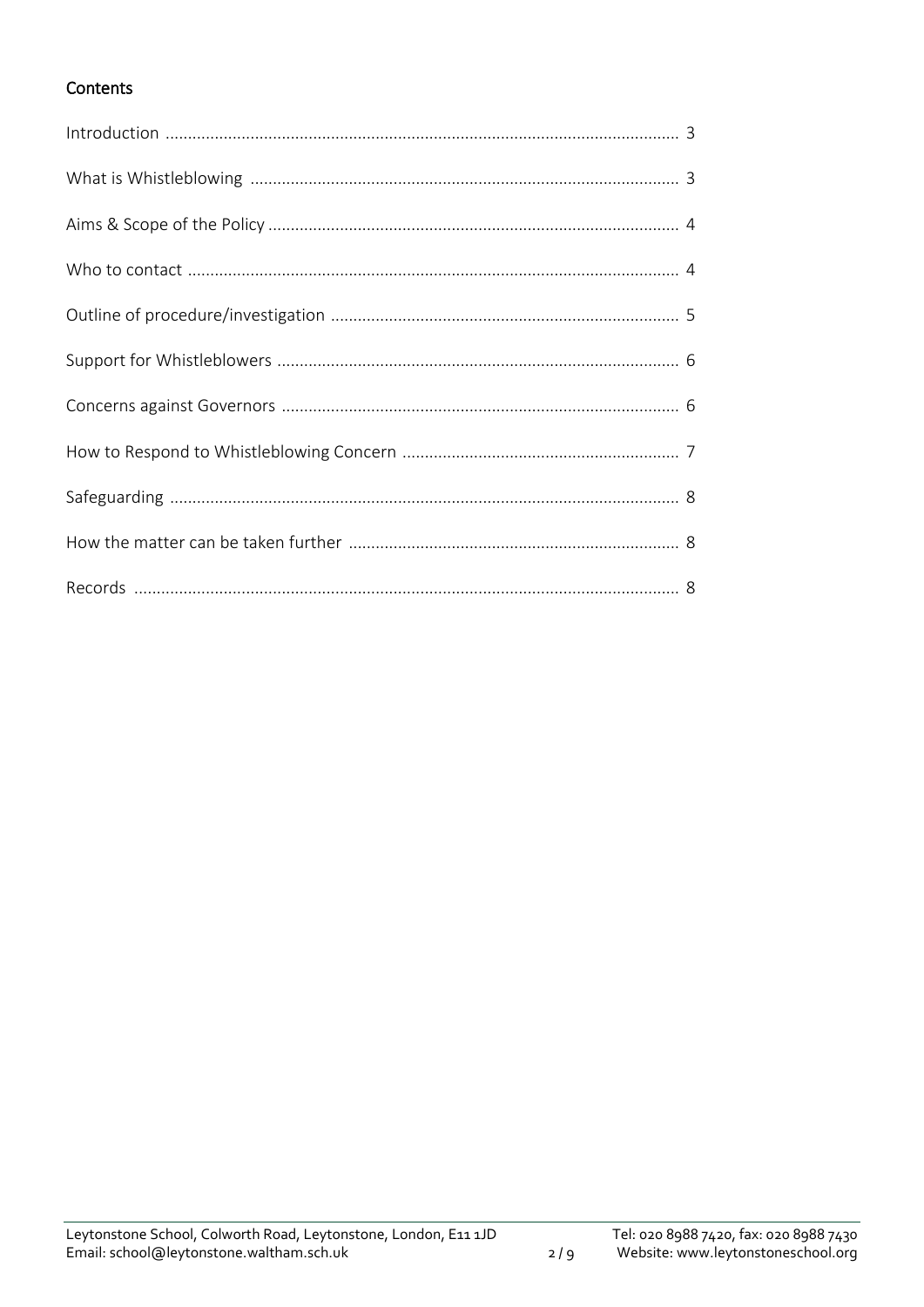#### 1. INTRODUCTION

- $1.1$  The Leytonstone School is committed to conducting its business with honesty, integrity and expects all staff to maintain high standards in accordance with their contractual obligations and the School's policies and procedures.
	- This procedure is written solely for the purpose of raising concerns about wrongdoings. This policy should not be used for personal grievances (e.g. bullying, harassment,
- 1.2 discrimination) which are not covered by whistleblowing law.

# 2. WHAT IS WHISTLEBLOWING

. 2.1 Whistleblowing is where a worker reports suspected wrongdoing at work. This is officially called, making a "qualifying disclosure" in the public interest.

A worker can report things that fall within the scope of matters set out below:

- a) that a criminal offence has been committed, is being committed or is likely to be committed,
- b) that a person has failed, is failing or is likely to fail to comply with any legal obligation to which they are subject,
- c) that a miscarriage of justice has occurred, is occurring or is likely to occur,
- d) that the health or safety of any individual has been, is being or is likely to be endangered,
- e) that the environment has been, is being or is likely to be damaged, or
- f) that information tending to show any matter falling within any one of the preceding paragraphs has been is being or is likely to be deliberately concealed.
- 2.2 If you have any genuine concerns related to suspected wrongdoing or danger affecting any of the School's activities (a whistleblowing concern) you should report it under this policy.
- 2.3 When an individual wishes to raise a concern, he or she will need to identify the concerns they have.

# 2.4 Immunity from Disciplinary Action

- 2.4.1 If a worker brings information about a wrongdoing to the attention of their employers, they are protected in certain circumstances under the Public Interest Disclosure Act (PIDA) 1998. This policy does not provide a worker with immunity from disciplinary action and they cannot rely on the protection afforded by the policy if they have:-
- $\triangleright$  undertaken inappropriate or unethical conduct:
- $\triangleright$  failed to comply with the Council's policies, procedures or Standing Orders; legislation or statutory regulations;
- $\triangleright$  being responsible for the misuse of public office or public funds;
- $\triangleright$  committed fraud, corruption or other conduct which is an offence or a breach of law;
- $\triangleright$  made the disclosure without good faith or without believing it to be substantially true;
- $\triangleright$  made the disclosure for personal gain.

Under the Enterprise and Regulatory Reform Act 2013, workers must also make disclosures in the reasonable belief that doing so was in the public interest in order to enjoy protection under PIDA.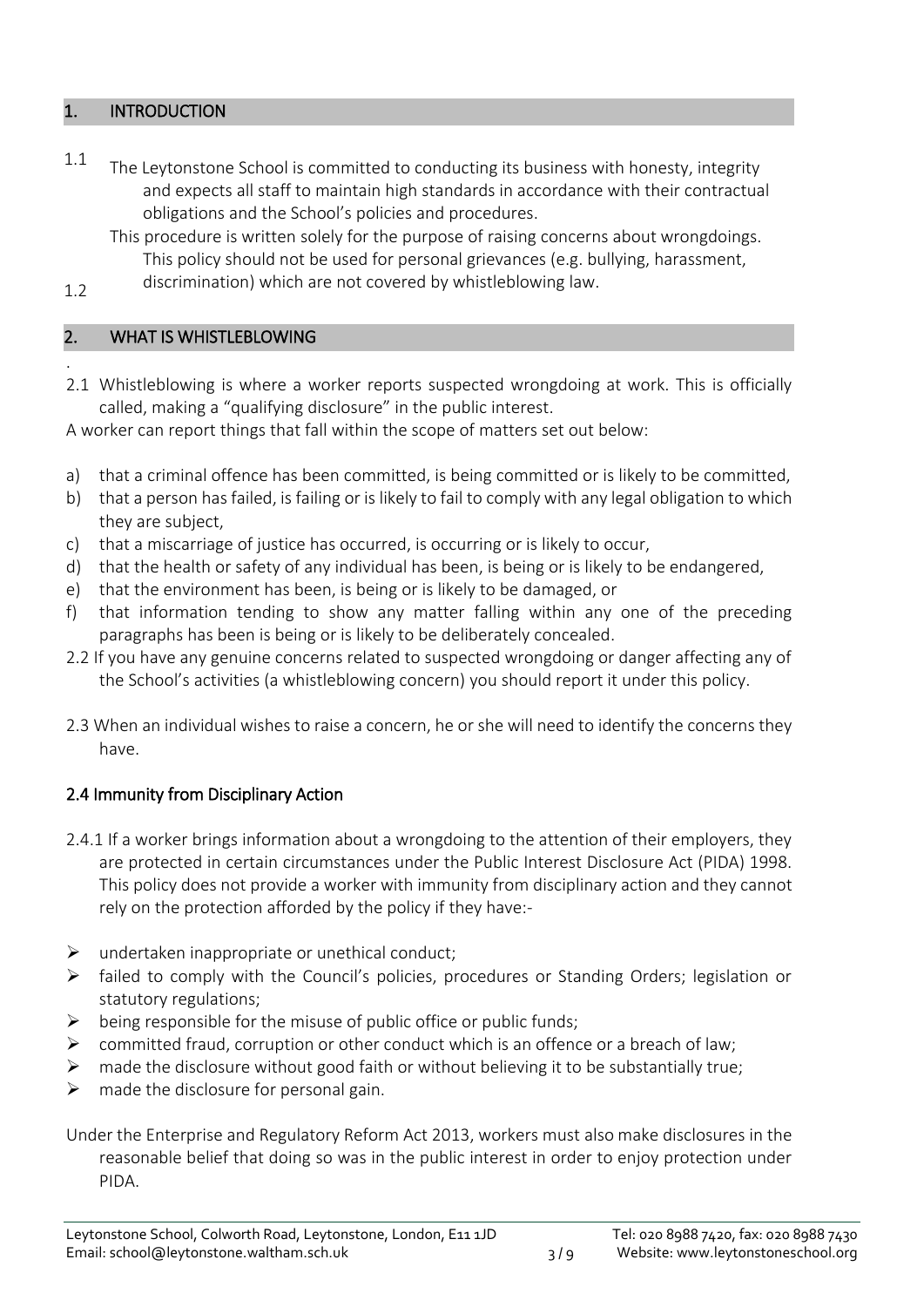### 2.5 ANONYMOUS ALLEGATIONS

2.5.1 No protection is provided by this policy or PIDA to a worker who makes anonymous allegations. Concerns expressed anonymously will be considered at the discretion of the Council

# 3. AIMS & SCOPE OF THE POLICY

- 3.1
- To encourage and enable any person to feel confident in raising serious concerns and to question and act upon concerns as soon as possible, in the knowledge that their concerns will be taken seriously and investigated as appropriate, and that their confidentiality will be respected and;
- a) To provide staff with guidance on how to raise those concerns;
- b) To reassure staff that they should be able to raise genuine concerns in good faith without fear of reprisals, even if they turn out to be mistaken.
- 3.2 This Policy reflects Leytonstone School's current practices and applies to all individuals working at all levels of the organisation, including the Governors, Headteacher, members of the Senior Leadership Team, employees, consultants, contractors, trainees, part-time and fixed-term workers, casual and agency staff (collectively referred to as "Staff" in this policy) who are advised to familiarise themselves with its content.

#### WHO TO CONTACT

- 4.1 Employees working in a Community School should normally raise their concerns with either the Line Manager/Headteacher or Chair of Governors. If you feel this would not be appropriate in the circumstances then the matter should be directed to the Director of Governance.
- 4.1.2 As a first step, a worker should normally raise concerns with their immediate manager or their superior. This depends, however, on the seriousness and sensitivity of the issues involved and who is suspected of the malpractice. For example, if a worker believes that management is involved they should make their disclosure to the Director of Governance on 020 8496 4848.
- 4.1.3 Alternatively, if you are unable to make the disclosure to the Director of Governance you can make the disclosure to either of the following officers:-
- $\triangleright$  Chief Operating Officer on 020 8496 4202
- $\triangleright$  The Chief Executive on 020 8496 4201
- $\triangleright$  The Director of Finance on 02 8496 4260
- 4.2 Employees working in a voluntary aided School should normally raise their concerns with either the Line Manager/Headteacher or Chair of Governors. If you feel this would not be appropriate in the circumstances then the matter should be directed to the appropriate named person at the Diocesan.
- 4.3 Non- employees of the School (eg. Agency workers or contractors) should raise their concern, in the first instance, with their named contact at the school, usually the person they directly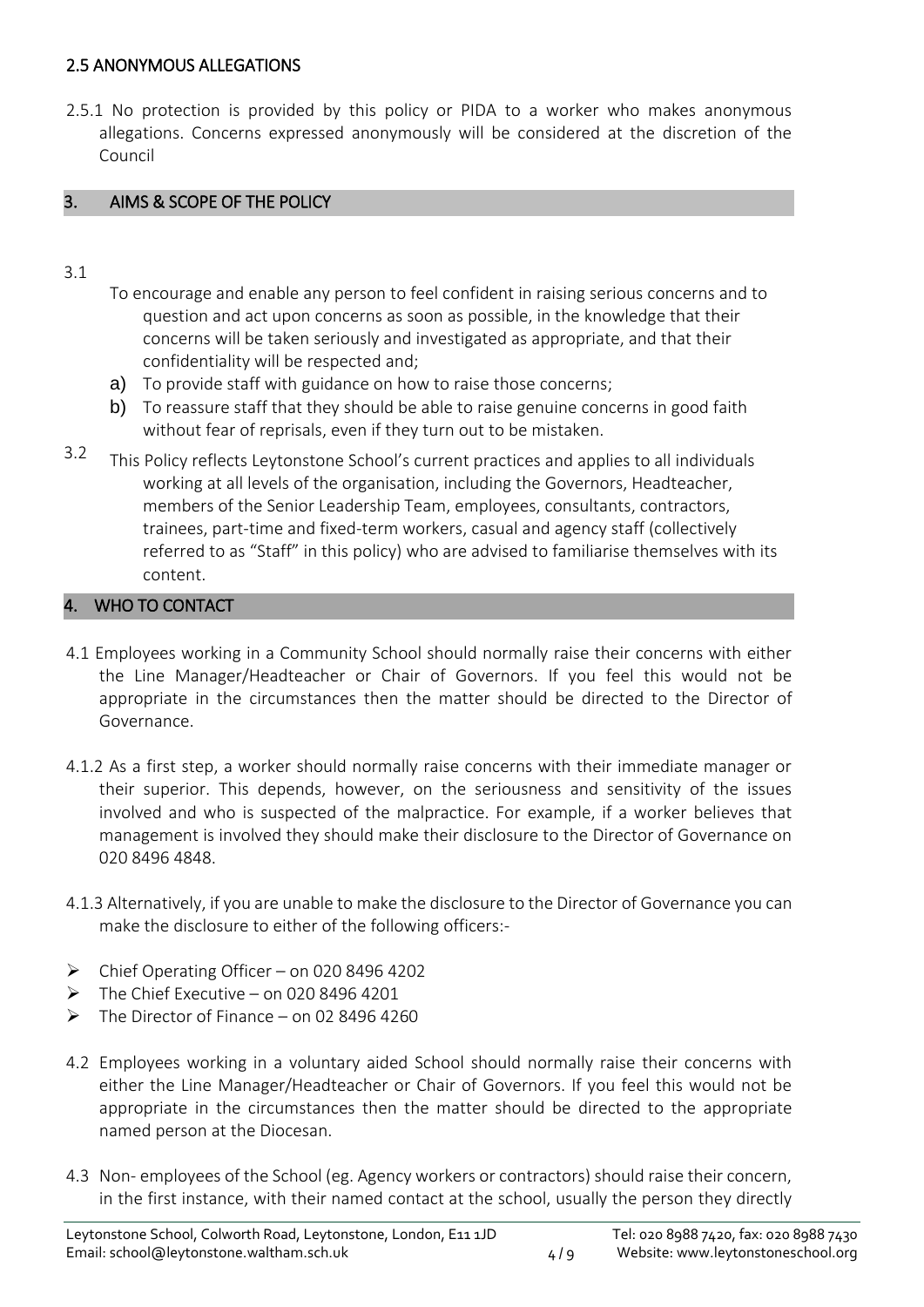report to. If you feel this would not be appropriate in the circumstances then the matter should be directed to the Director of Governance.

- 4.4 Concerns must be raised in writing and should include the following information:
- $\triangleright$  the background and history of the concern (giving relevant dates);
- $\triangleright$  the reason why the worker is particularly concerned about the situation.
- 4.5 The earlier a worker expresses their concern the easier it will be to take action.
- 4.6 Although workers are not expected to prove beyond doubt the truth of an allegation, they will need to demonstrate that there are reasonable grounds for their concerns.
- 4.7 If a worker ultimately feels that they have to take the matter externally, they may contact Public Concern at Work on 020 7404 6609. Public Concern at Work is a registered charity whose services are free and strictly confidential.

# 1. OUTLINE OF PROCEDURE/INVESTIGATION

- 1.1 Leytonstone School hopes that in many cases staff will be able to raise any concerns in writing to their Line Manager stating that they are raising their concern under this policy. They may be able to agree a way of resolving a concern quickly and effectively. In some cases they may refer the matter to the Chair of Governors.
- 1.2 An investigating officer will be appointed or a team of investigators including staff with relevant experience of investigations or specialist knowledge of the subject matter. The investigator(s) may make recommendations for change to enable Leytonstone School to minimise the risk of future wrongdoing.
- 1.3 A meeting will be arranged with the 'whistleblower' as soon as practicable to discuss their concern and record sufficient details to enable the matter to be thoroughly investigated. As a minimum, the name of the employee will be recorded, but it also needs to be established whether the individual wishes his or her identity to remain confidential.
- 1.4 The Investigator will take notes and produce a written summary of the concern raised and provide the 'whistleblower' with a copy as soon as practicable after the meeting. Leytonstone School will also aim to give the ''whistleblower'' an indication of how it proposes to deal with the matter.
- 1.5 When a Governor is appointed as the investigating officer they would normally be supported by their HR Provider.
- 1.6 The investigating officer should follow the investigation process as per appendix A.
- 1.7 If the investigating officer determines there is no substance to the allegations and it can be established that a 'whistleblower' has made false allegations maliciously, in bad faith or with a view to personal gain, the 'whistleblower' may be subject to separate action under the School's Disciplinary Policy.
- 1.8 Whilst it cannot always be the guaranteed outcome a particular member of staff is seeking, the Investigating Officer will try to deal with the concern fairly and in an appropriate way. If a member of staff is not happy with the way in which his or her concern has been handled, he or she can raise it with one of the other key contacts outlined above.

#### SECTION 3: GENERAL INFORMATION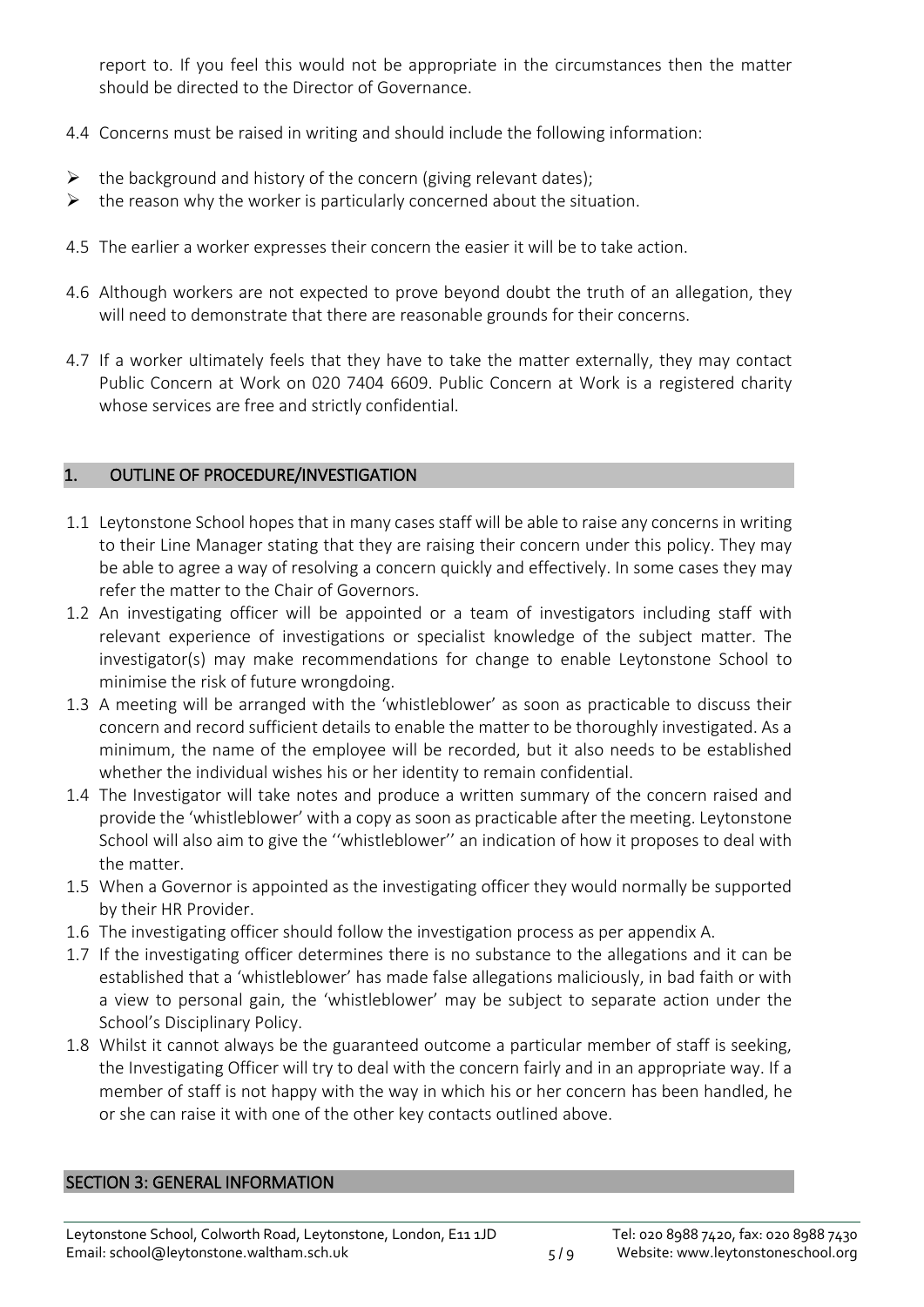#### 1. SUPPORT FOR 'WHISTLEBLOWER'S

- 1.1 It is recognised that the decision to raise a concern can be difficult, not least because of the fear of reprisals.
- 1.2 Any harassment or victimisation will not be tolerated and action will be taken to protect individuals who raise concerns.
- 1.3 No information will be released regarding the identity of a whistleblower to any person within the Council/School. Information will only be released to the appropriate person when there is a legal requirement to do so, e.g. a court order. The only exception to this shall be where the whistleblower themselves gives written permission to do so.
- 1.4 Where a whistleblower alleges they are / have been victimised / harassed as a result of raising a concern the matter shall be reported to the appropriate person, please refer to the section marked 'Who to Contact'.
- 1.5 Anyone found to have victimised or harassed someone who has made a referral under this policy will normally be subject to a disciplinary process.
- 1.6 Concerns expressed anonymously are much less powerful but will be considered at the discretion of the Council/School. In exercising this discretion, the factors to be taken into account would include :
- a) Seriousness of the issue;
- b) Credibility of the concern ;
- c) The weight of the evidence;
- d) Likelihood of being able to obtain the necessary information.

# 2. CONCERNS AGAINST GOVERNORS

- 2.1 If a concern is received against a Governor, other than the Chair of Governors, then this will be treated in the same way as any other concern. It will receive the same serious consideration. The concern will be raised by the Headteacher with the Chair of Governors who will decide how it should be dealt with.
- 2.2 If the concern is against the Chair of Governors then clearly this process cannot be followed. In such circumstances, the concern will be taken directly to Director of Governance and appropriate equivalent at the Diocesan.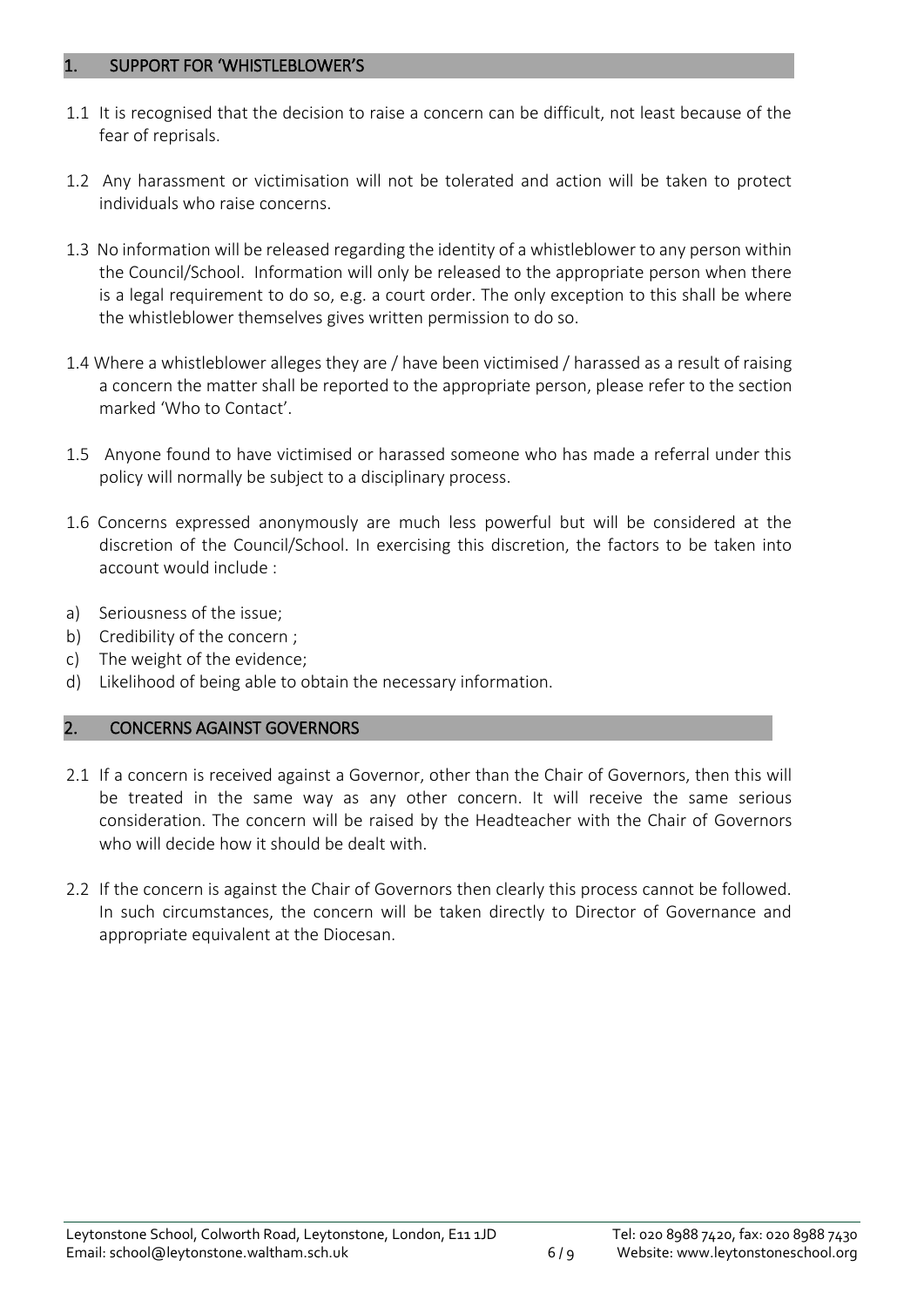#### 3. HOW TO RESPOND TO WHISTLEBLOWING CONCERN

- 3.1 The receiver of the whistleblowing concern may need to seek HR advice on how to manage the process.
- 3.2 The action taken will depend on the nature of the concern. Where appropriate, the matters raised may:
- a) be investigated by management, internal audit, or other appropriate person
- b) be referred to the external auditor
- c) be referred to the police
- d) form the subject of an independent inquiry.
- 3.3 In order to protect individuals, an initial investigation will be carried out to decide whether a full investigation is appropriate and, if so, what form it should take. Concerns or allegations which fall within the scope of specific procedures, for example, child protection or discrimination etc will normally be referred for consideration under those procedures.
- 3.4 The person raising the concern will be notified as soon as possible, certainly within 7 working days:
- a) acknowledging that the concern has been received,
- b) indicating how it is proposed to deal with the matter,
- c) giving an indication of when a final response or update will be provided
- d) telling the person whether any initial enquiries have been made
- e) supplying the person with information on staff support mechanisms, and
- f) telling the person whether further investigations will take place and, if not, why not
- g) advised to contact their union and the employee assistance programme for support.
- 3.5 Where any meeting is arranged, staff have the right to be accompanied by a trade union or professional association representative or a work colleague who is not involved in the area of work to which the concern relates.
- 3.6 Steps will be taken to minimise any difficulties, which a person may experience as a result of raising a concern. Support and advice will also be provided, should they be required to give evidence, e.g. at a disciplinary hearing.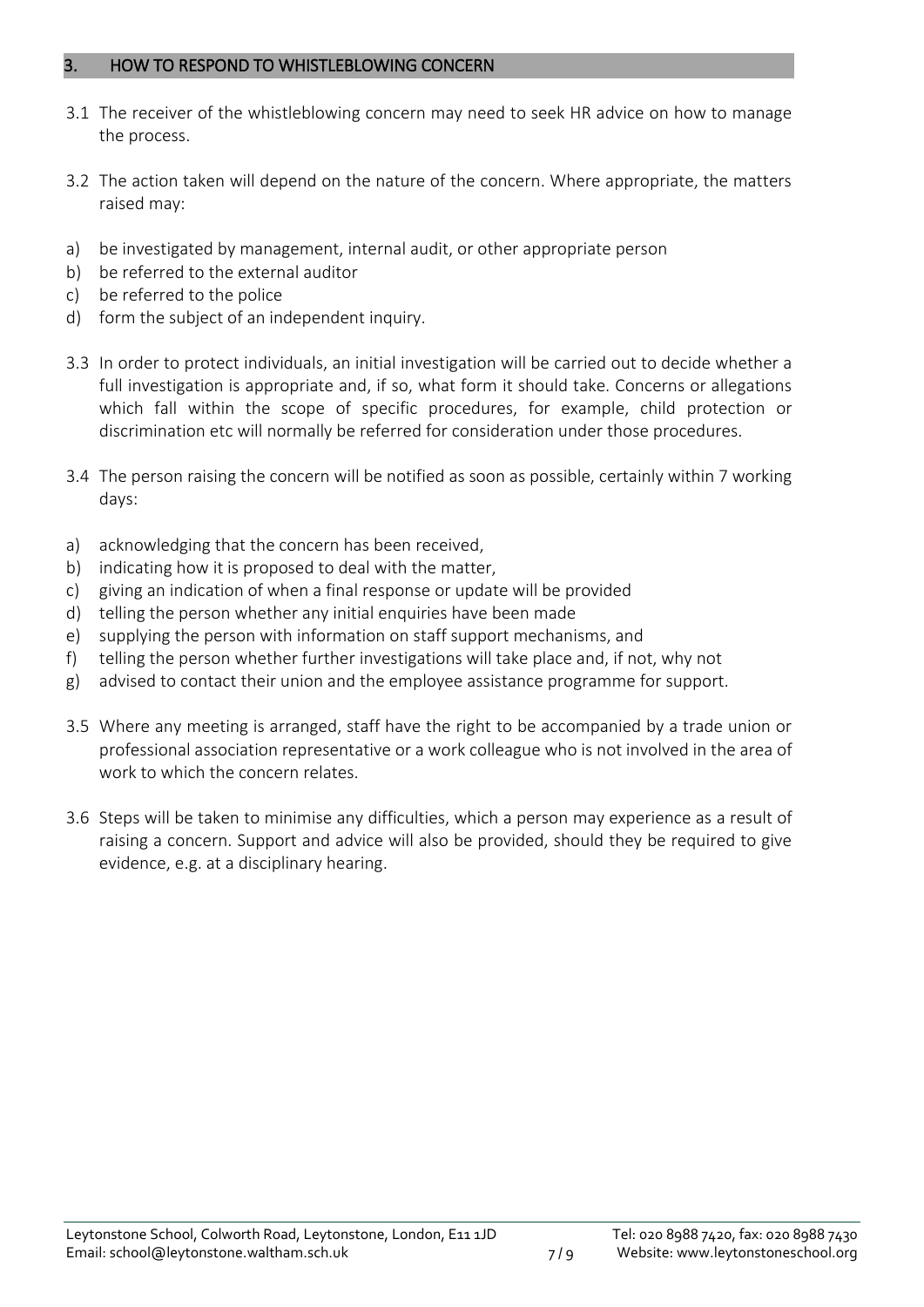# 4. SAFEGUARDING

 $4.1$  If a member of staff suspects that there is a serious safeguarding issue which they feel the Headteacher is not taking seriously or that they believe there is a serious safeguarding issue involving the Headteacher, they should refer the matter to the appropriate contact as set out in the section marked 'Who to Contact'.